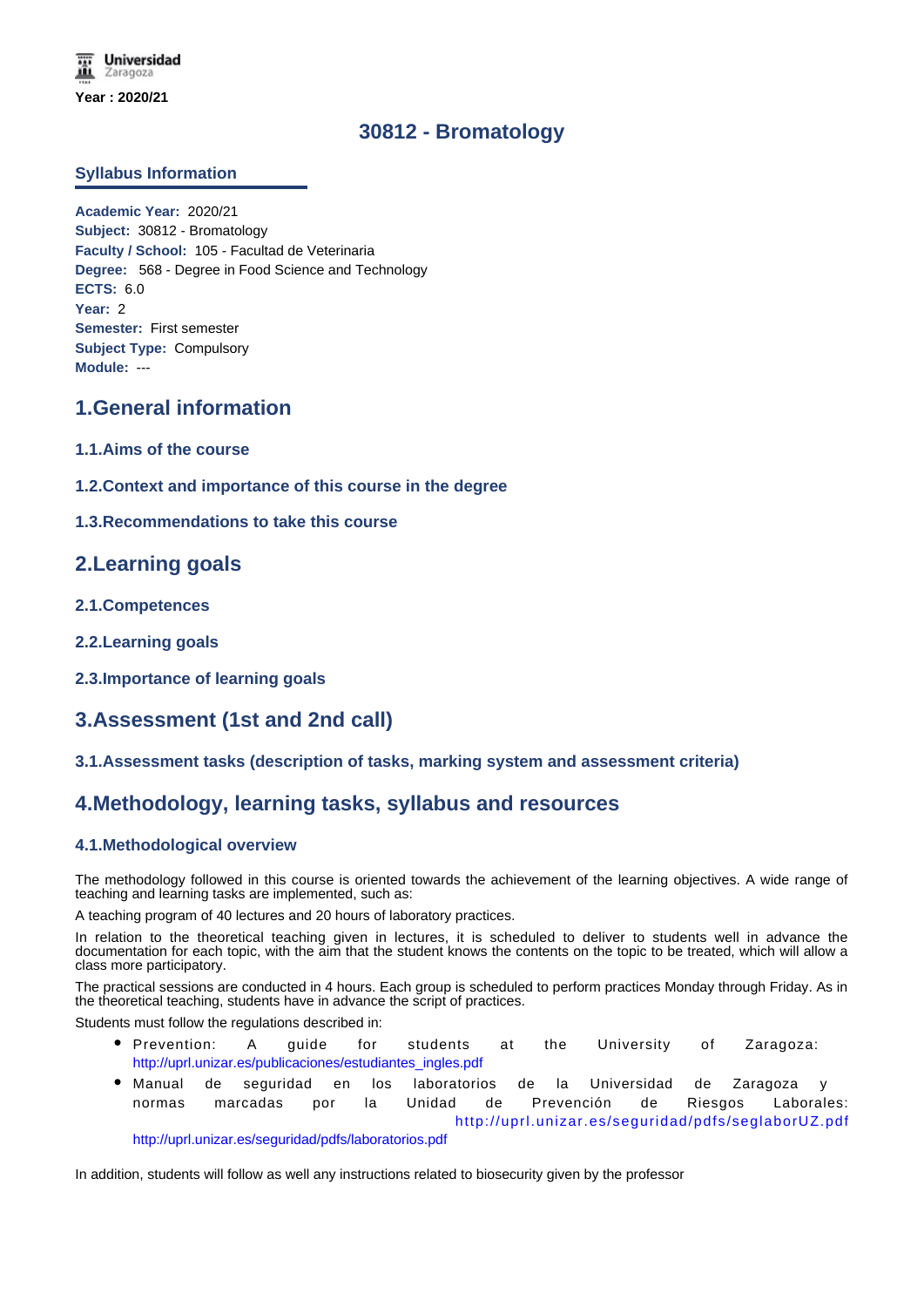# **4.2.Learning tasks**

The course includes the following learning tasks:

- Lectures. Attending lectures where the information provided is given to the student prior to the presentation in class.
- Practice sessions. Conducting laboratory practices using protocols previously provided. Development of practices laboratory report to be delivered at the end of them and will be supervised by teachers.
- Autonomous work and study.
- Assessment tasks. Written preparation and presentation of a paper on the bromatological study about an assigned food and tutored by teachers.

# **4.3.Syllabus**

## **The course will address the following topics:**

# **Block I. General principles**

- **Theoretical teaching**:
	- Topic 1. Food Science.
	- Topic 2. Food and nutrients.
	- Topic 3. Organoleptic characteristics of food.
	- Topic 4. Food consumption in Spain. Nutritional assessment of the Spanish diet.
	- Topic 5. Mandatory standards of quality.
	- **Practical teaching**: Parameters established for quality standards of different foods.
	- **Teaching and learning activities: (0.8 ECTS according presentiality).**
		- Theory sessions: 5 hours
		- Laboratory sessions: 3 hours
		- Independent work of student: 12 hours

#### **Block II. Descriptive food science: Foods of animal origin**

- **Theoretical teaching**: Concept, characteristics, classification, alterations, chemical composition and nutritional value of foods of animal origin.
	- Topic 6 and 7. Meat and meat products
	- Topic 8 and 9. Milk and Dairy Products
	- Topic 10 and 11. Fish and Shellfish
	- Topic 12. Eggs and egg products
	- Topic 13. Honey
- **Practical teaching:** Organoleptic assessment, identification and classification of food of animal origin.
- **Teaching-learning activities: (2.4 ECTS according presentiality).**
	- Theory sessions: 15 hours
	- Laboratory sessions: 9 hours
	- Independent work of student: 32 hours

#### **Block III. Descriptive Bromatology: Foods of vegetable and fungal origin**

- **Theoretical teaching:** Concept, characteristics, classification, alterations, chemical composition and nutritional value of foods of vegetable and fungal origin
	- Topic 14. Fruit and vegetable products
	- Topic 15. Dried legumes
	- Topic 16. Cereals and cereal product
	- Topic 17. Confectionery and pastries products
	- Topic 18. Food Seasonings
	- Topic 19. Sweeteners
	- Topic 20. Food stimulants
	- Topic 21. Fats and Oils
	- Topic 22. Mushrooms
- **Practical teaching**: Organoleptic assessment, identification and classification of foods of vegetable and fungal origin
- **Teaching-learning activities: (2.3 ECTS according presentiality).**